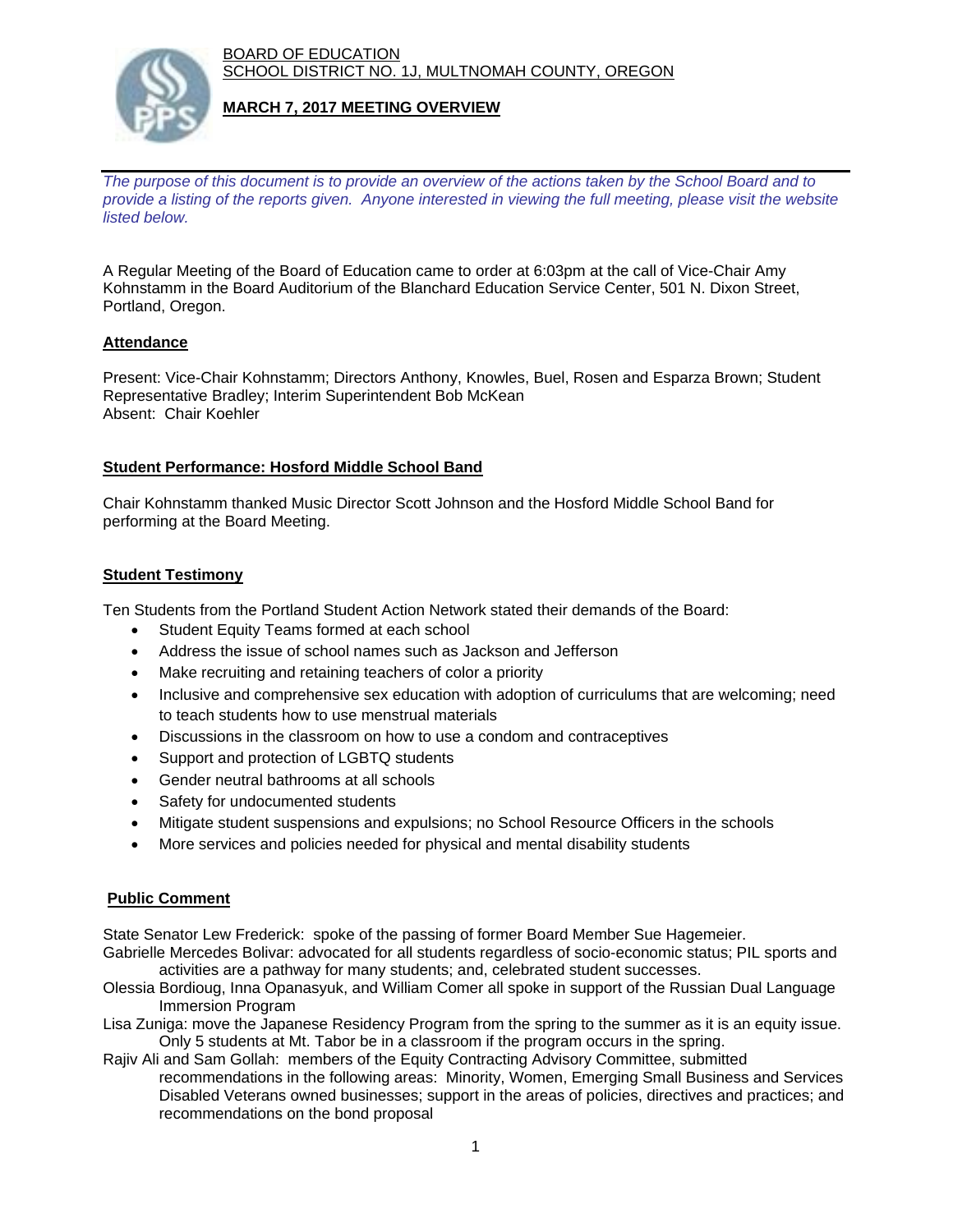#### **Student Represenative's Report**

Representative Bradley mentioned that she will work with SuperSAC on the demands made by the Portland Student Action Network.

#### **Superintendent's Report**

Superintendent McKean included the following items in his report: Vernon Tree Planting; Snow Days restored; EPA Energy Star nine schools recognized; Grant Constitution Team; Benson Tech Show; Lincoln's *Mission:Citizen* Program; George Middle School's Bravo Youth Orchestra; the PPS Pulse; and the leaving of Deputy Superintendent Chris Russo at the end of the school year.

#### **Classified and Non-Representative Employee Appreciation**

The Board recognized the work of Classified and Non-Represented employees.

## **Action Items**

- KairosPDX Charter School Renewal Public Comment: Ronnie Herndon: KairosPDX was doing a good job and we should support and learn from them. They are not a threat to public education.
- Trillium Charter School Renewal Public Comment None received.

#### **The following Reports were presented to the Board:**

- Quarterly Update: Bond Accountability Committee
- Quarterly Update: 2012 Capital Improvement Bond

# **Business Agenda**

#### Public Comment

 Kerri Starns, Bend Hildner and Tony Bertrand all testified to keeping Mr. Bertrand as a school administrator.

#### **The Board Approved the Following Items**

- Resolution 5412: Approving Renewal of the Charter Agreement with KairosPDX Learning Academy
- Resolution 5413: Approving Renewal of the Charter Agreement with Trillium Charter School
- Resolutions 5414, 5415 and 5416: Approving the Request of Extension of the Charter Agreement with The Arthur Academy, Emerson, and Opal Public Charter Schools
- Resolution 5417: Approval of Le Monde French Immersion to Occupy a Secondary Location, or if no location is found, to operate with no Kindergarten in the 2017-18 School Year
- Resolution 5418: Approval of a set of Tentative Agreements with the Portland Association of **Teachers**